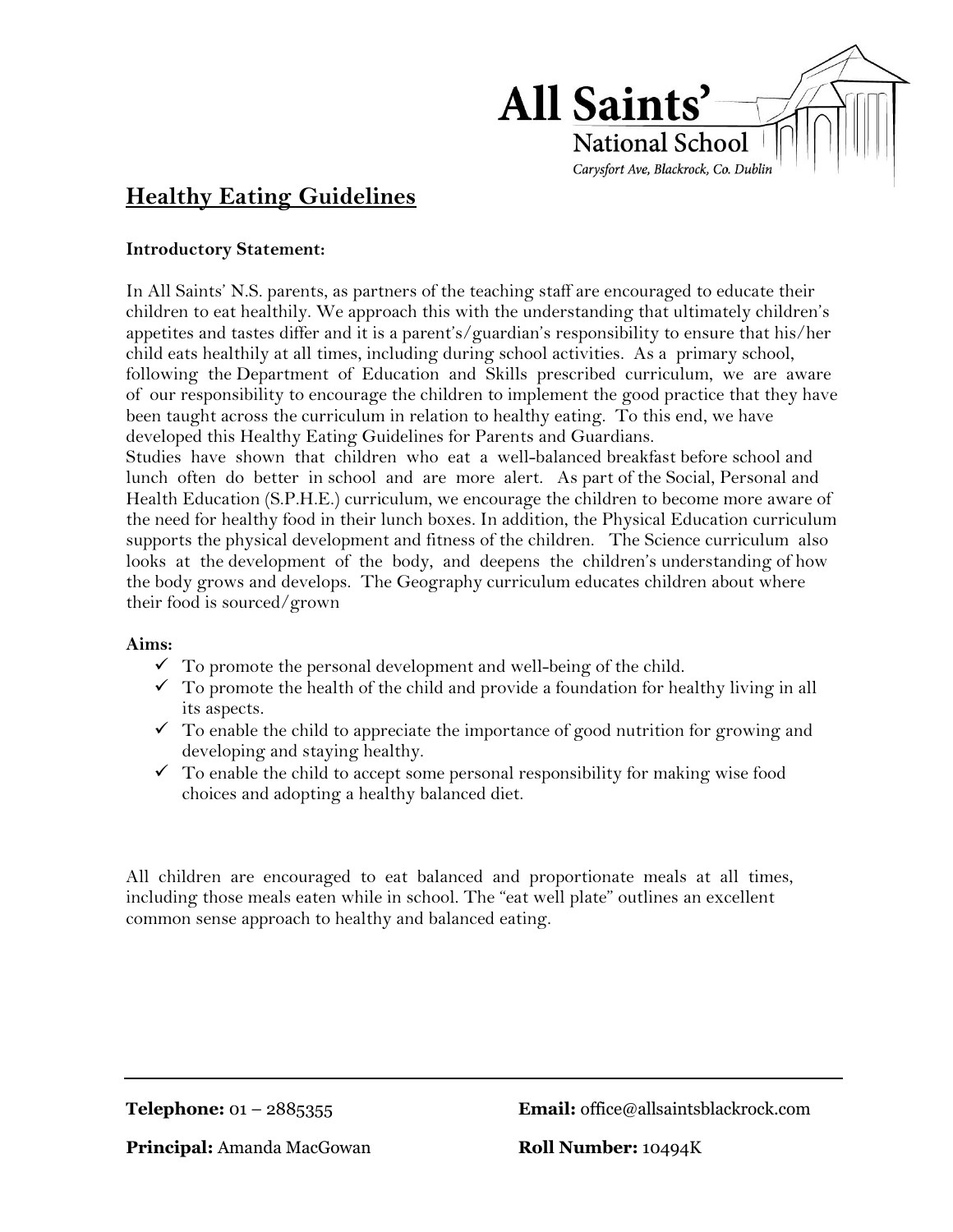# The eatwell plate



### Fat and/or sugar

Lunch is an important meal for school-going children. It should provide one third of their recommended daily allowance of nutrients without being high in fat, sugar or salt. It should also provide dietary fibre (roughage). All teachers will encourage the children to eat their lunch however, teachers cannot monitor each child's lunchbox closely. If your child is returning home with uneaten food, you should chat to them and encourage them to eat their lunch in the time provided. You may need to review the amount of lunch given, what food your child is given (children's tastes can change rapidly as they grow), and if your child can manage their food independently. Some children may be assisted by lessening the preparation or packaging involved with their lunch e.g. start to peel an orange, think about how much packaging is actually required in the lunchbox. All children will be given time to eat their lunch at their desks inside the classroom. Children should stay seated while eating their lunch and may not walk around the classroom. Children may take a small amount of lunch outdoors to eat. Younger children may be allowed some extra time to eat indoors before going out to play. Children are taught that treat items on a Friday should always be eaten last, at Lunch Break, once all other food has been eaten. **Children should not exchange food in school or save food to be eaten on the way home after school.**

**We should already be aware of any allergies, food or otherwise that your child has but please inform us if there are any changes in this regard**.

**Telephone:** 01 – 2885355 **Email:** office@allsaintsblackrock.com

**Principal:** Amanda MacGowan **Roll Number:** 10494K